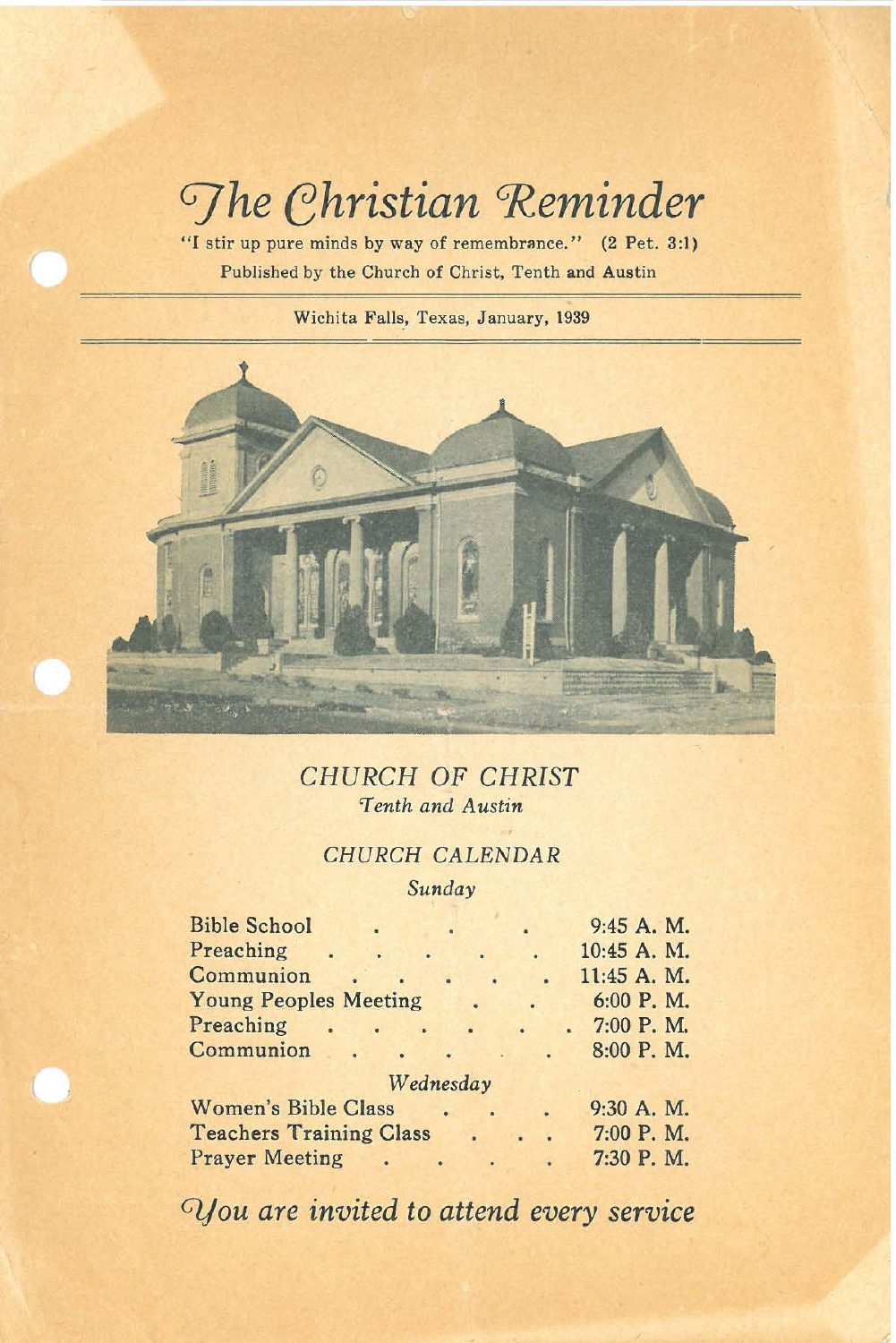*GJhe ehristian 'Reminder Published Monthly* by *ehurch of ehrist Robert* C. *Jones,* Editor

## *Churches of Christ in Wichita Falls*

Tenth and Austin Streets. Robt. C. Jones, Minister

1814 Buchanan Street W. H. Fike, Minister

1914 Polk Street Arlie E. Moore, Minister

## To *Kill the Church*

- 1. Never be on time at any service. This is such an excellent way to show your indifference.
- 2. Don't attend the prayer meeting. Do only that which your conscience drives you to do.
- 3. Take a back seat, and, if possible, look bored and indifferent.
- 4. Stay at home every time you have company. You can always make this excuse look reasonable ... to yourself.
- 6. If you are <sup>a</sup> leader, show the church that you can't be depended on to be at every service.
- 6. If you are <sup>a</sup> teacher, don't study the lesson, and be just a little late every time -- or better still, be absent occassionally.
- 7. Do not do anything in or for the church that conflicts with your personal interests, pleasure or convenience.
- 8. Don't help in the singing; and whatsoever you do, do it reluctantly and halfheartedly.
- 9. Don't feel any responsibility. Leave it all for a few of the faithful.
- 10. Object to, and find fault with every-' thing.
- 11. Avail yourself of every silly excuse that the devil has invented.
- 12. Be selfish, peevish, stingy, and above all, be as discouragingly pessmistic as possible.
- 13. Give your least coin.
- 14. Don't attend services Sunday evening.
- 15. If you are too interested in spiritual things to follow the above rules, join a bridge club, try to be a social "knock out", attend a few dances and degrading shows, and you'll soon acquire the necessary indifference.

#### *New Members*

Bobbie Cleo Jones, 1614 Tenth. Wynonah Faye Hodges, 1623 Tenth. Norma Jo Hise, 1106 Travis. Clark E. Lane, 211 Austin. Mrs. Gladys Oveta White, Houston, Texas. Charlotte Ferguson, 2015 Lucille. Wayne H. Taylor, 1404 Travis. Majorie B. Linton, 3205 Peckham. Mrs. C. E. Ogle, 2109 Eighth. Mr. and Mrs. Mack Mead, 20031 Joline. Mrs. Glenn Steffee, 1915; Eighth. Mrs. Tesse J. Ownsby, 1710 Filmore. Lester Slover, 1909 Taylor.

## A *Fresh Start*

It is good for us to "take stock" and balance accounts and resolve to turn a new page and make a fresh start at specific dates -- birthdays, business anniversaries, or the new year. Constant introspection is not good, but it is more profitable to have certain set times when we examine ourselves and our position in life and make - and then follow -- definite resolutions about the time ahead. Promptly at noon every day, the old time mariner "took the sun" with his sextant and then carefully worked out his exact latitude and longitude in order to determine the future course of his ship. We also do wisely if, at periodic intervals, we take pains to discover whether we are on or off the course. Like the mariner, we are almost certain to find that in spite of our bestendeavors we have been strongly acted upon by invisible currents and have drifted a little or much from the line of advancement marked upon the chart. Hence, if we are wise, we will change direction more or less and make a fresh start toward the end to be attained.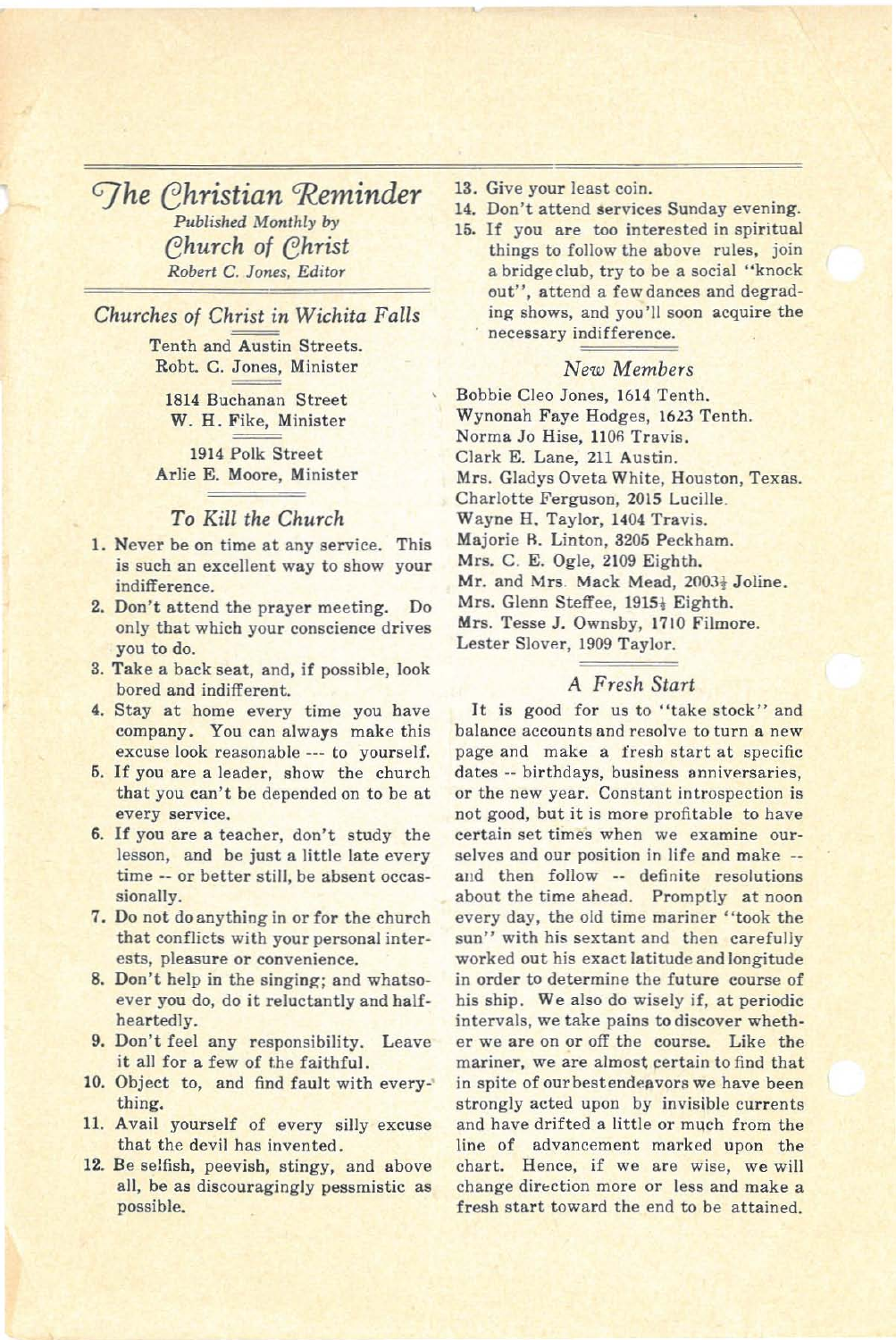## *The One Body*

[Eph. 4:4-6] "There is ONE BOOY, and one spirit, even as also ye were called in one hope of your calling; one Lord, one faith, one baptism, one God and Father of all, who is over all, and through all, and in all."

There are many bodies, many faiths, and many Gods. But there is only one true God, only one saving faith, and only one genuine, scriptural, religious body.

[Eph.2:14·16] "For he is our peace, who made both [Jew and Gentile] one, and brake down the middle wall of partition, having abolished in his flesh the enmity, even the law of commandments contained in ordinances; that he might create in himself of the two one new man so making peace; and might reconcile them both in ONE BODY unto God through the cross having slain the enmity thereby."

[I Cor. 12:20] "But now they are many members, but ONE BODY."

[Jn. 10:16] "And other sheep I have, which are not of this fold: them also I must bring, and they shall hear my voice; and they shall become ONE FLOCK, ONE SHEPHERD"

## *The New Testament Church is the One Body*

[Eph. 1:22, 23] "And he put all things in subjection under his feet, and gave him to be head over all things to the church, which is his body, the fulness of him that filleth all in all"

[Col. 1:18] "And he is the head of the body, the church: who is the beginning, the firstborn from the dead; that in all things he might have the preeminence."

*Is Membership in the One Body, the Church, Essential* to *Salvation?*

[Eph. 5:23] "For the husband is the head of the wife, as Christ also is the head of the church, being himself the saviour of THE BODY."

[Eph. 1:3] "Blessed be the God and Father of our Lord Jesus Christ, who hath blessed us with every spiritual blessing in heavenly places in Christ."

[Eph. 1:7] "In whom (Christ) we have our redemption through his blood, the forgiveness of our trespasses, according to the riches of his grace. "

[Eph.5:25] "Husbands, love your wives, even as Christ also loved the church, and gave himself up for it."

(Ae.20:28) "Take heed unto yourselve5, and to all the flock, in which the holy spirit hath made you bishops, to feed the church of the Lord which he purchased with his own blood."

(Mt.16:l8) "I will build my church; and the gates of hades shall not prevail against it."

God, Christ, The Holy Spirit, and the inspired Apostles worked in planning, purch-<br>asing, building, directing, feeding and advancing the church, the ONE HODY. Was all this for a nonensential institution? Membership in a denominational church is nonessential, but membership in the ONE BODY is essential to Salvation. The Lord does not  $\frac{1}{2}$  angage in a foolish nonessential act when he adds us to the church,  $(Ac. 2; 47)$  or when he sets us in the body, (l Cor. 12:18).

*How* Do *We Get Into the Body* 01 *Christ, the Church* 01 *Christ?* The same things that make you <sup>a</sup> Christian, <sup>a</sup> child of God, also make you <sup>a</sup> mem- ber of the Body of Christ.

Faith, (Rom. 10:10; Repentance, (Ac. 20:21); Confession, (Rom. 10:9,10); Baptism, (Mt. 28:18, 19; Rom. 6:3; Gal. 3:27). Read Acts 2:36-42.